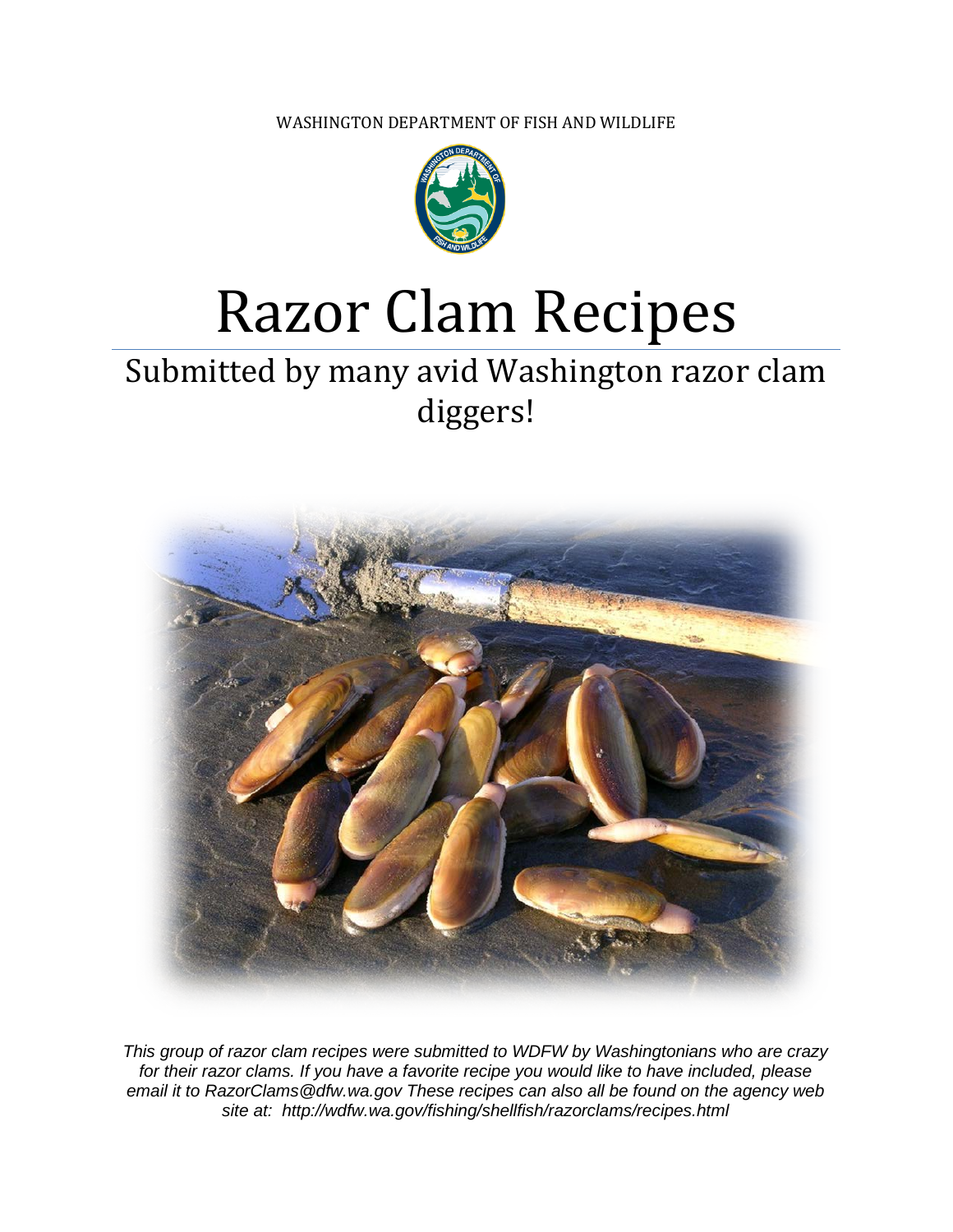# *Italian Razor Clams*

2 tablespoons butter 2 tablespoons light olive oil 4 medium-to-large cleaned, fresh razor clams Seasoned flour (see above recipe) 1 tablespoon chopped garlic 1 tablespoon capers Juice of ½ lemon 3 tablespoons dry white wine salt and pepper 2 tablespoons fresh, chopped parsley

**Place sauté pan on medium heat. Add olive oil and one tablespoon of butter. Dredge clams in seasoned flour. Cook 2 minutes. Turn and cook until golden brown, another 2 minutes. Add garlic, capers, lemon juice, wine, parsley and a dash of salt and pepper. Cook on high heat until liquid is reduced. Remove from heat. Melt one tablespoon of butter in pan and swirl until melted to finish golden brown. Serve immediately.**

**The favorite razor clam recipe of Executive Chef Michael Lalewicz's of The Depot Restaurant in Seaview, WA. <http://www.depotrestaurantdining.com/>**

# *Razor Clam Sauté*

#### **Ingredients**

1/2 pound razor clam meat cut into bite size 3 oz asparagus cut into 1 inch pieces 3 oz. thin sliced crimini mushrooms 1/3 cup all purpose flour 1/4 stick of butter 3 tablespoons of canola oil 1/2 cup of dry white wine 3 tablespoons of soy sauce 1/2 lemon cut into wedges Crusty bread

#### **Directions**

- Dredge the razor clam meat, shake off excess flour
- In a large frying pan, sear the clams in canola oil until golden brown on medium high heat, remove from the pan
- Deglaze the pan with white wine, add asparagus, mushrooms and soy sauce until tender, add butter and clam, sauté well until butter melts
- Serve with lemon wedges and crusty bread

**Courtesy of Chef Taichi Kitamura, owner of Sushi Kappo Tamura on Eastlake in Seattle and with the permission of the Seattle Times.**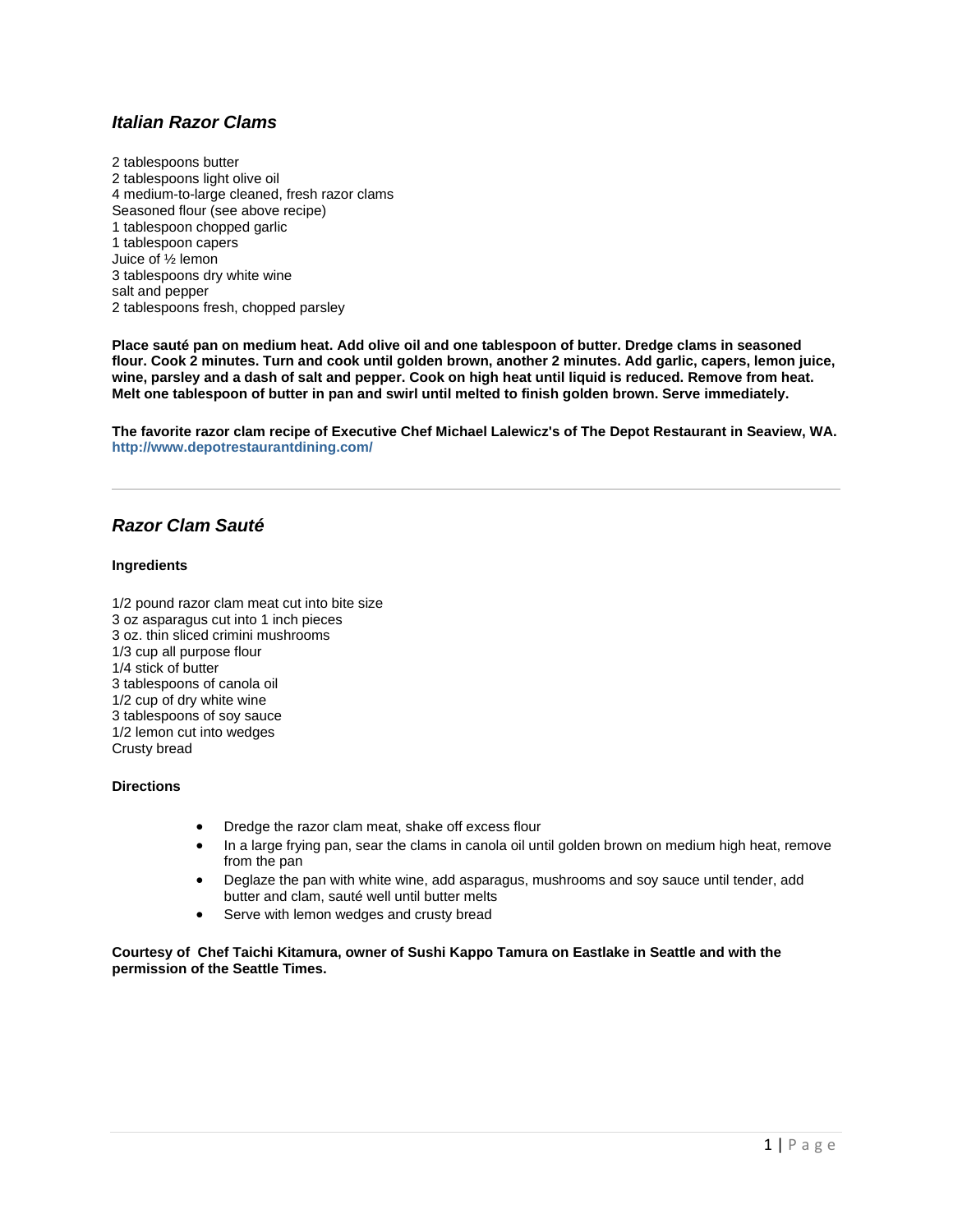# *Creamy Razor Clam Linguine with Parsley and Chives (4-6 servings)*

#### **Ingredients:**

- 1/4 cup extra-virgin olive oil
- 3 large garlic cloves, finely chopped
- 1/2 teaspoon red pepper flakes
- 1/2 cup dry white wine
- 1 cup heavy cream
- 3/4 pound linguine or other long pasta
- 1 1/2 cups razor clam meat, chopped into 1/2-inch pieces
- Salt (to taste)
- Freshly ground black pepper (to taste)
- 1/2 cup finely chopped fresh chives
- 1/4 cup finely chopped fresh Italian parsley
- 1/2 cup freshly grated Parmesan cheese, plus additional for garnish
- 1. Bring a large pot of salted water to a boil.
- 2. Heat the oil, garlic, and pepper flakes in a large saucepan over medium heat. Cook,stirring occasionally, until the garlic is tender and begins to sputter, about a minute
- 3. Add the wine and cream, bring to a simmer, and cook until the liquid is reduced by half, 8 to 10 minutes.
- 4. After you add the wine and cram, add the pasta to the boiling water, and cook according to the package instructions. Drain the pasta, but do not rinse.
- 5. Add the clams to the reduced sauce, salt and pepper to taste, and simmer until the clams are just heated through, 2 to 3 minutes. (They really don't take long to cook.)
- 6. When the pasta is done, transfer it to the pan with the cream, then add the chives,parsley, and Parmesan. Toss to coat the pasta with the sauce. Transfer the noodles to bowls, spoon the sauce and clams on top, and serve immediately, topped with additional Parmesan, if desired.

**-- from "Dishing Up Washington" by Jess Thomson**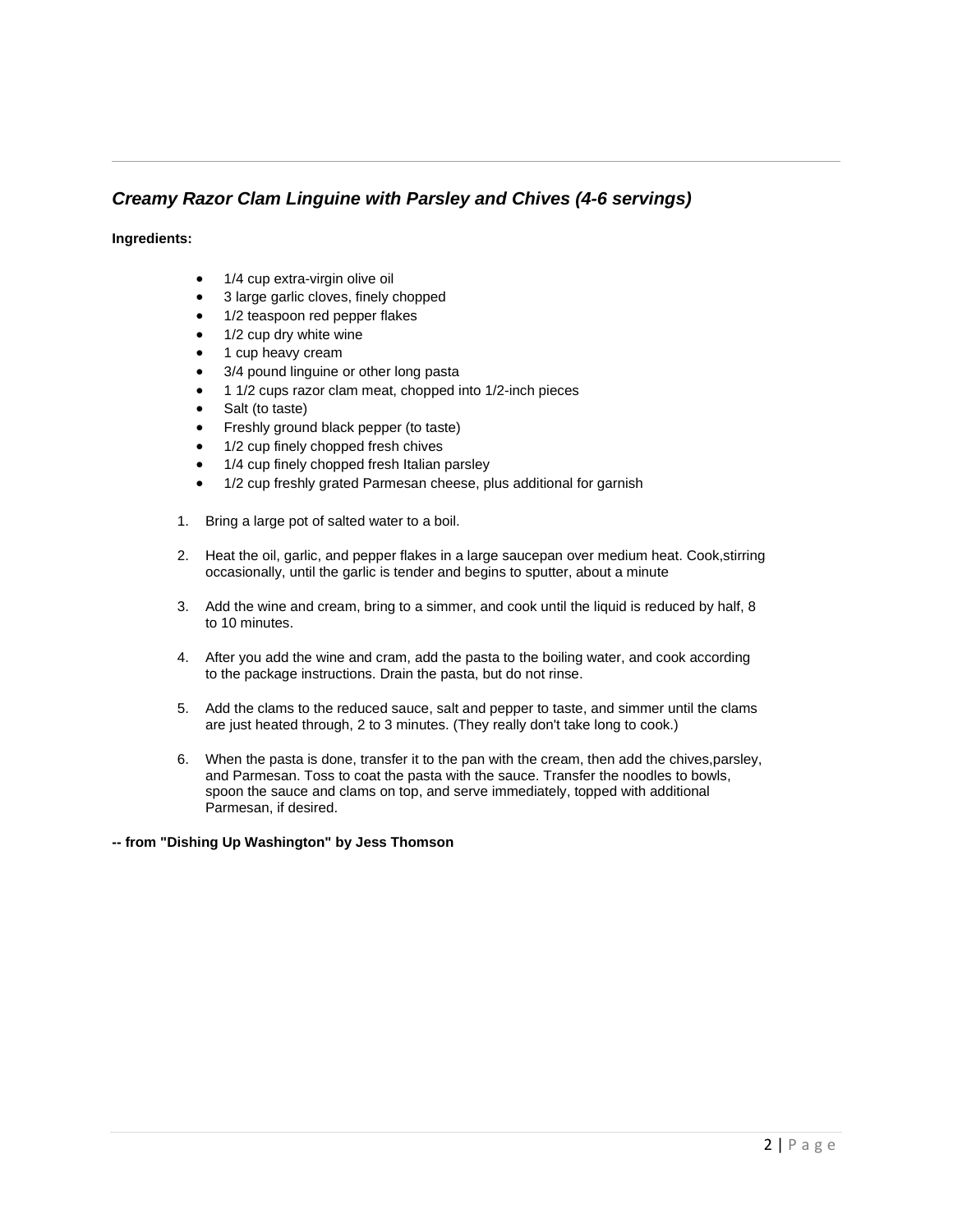# *Dan's low-fat Razor Clam Chowder*

*Notes:* Forget the salt pork, bacon and the butter to try this tasty recipe to enjoy your razor clams and not feel guilty!

This is a very forgiving recipe, so feel free to add more or less of these ingredients as you choose.

Like my mother did, I always have home canned razor clams on hand for this recipe. They are tender, require almost no additional cooking and have a wonder "clammy" liquid that you want to be sure to include in your chowder.

My motto with razor clam chowder is the more clams the better, so don't be afraid to add more than is listed here. Also, leeks add a wonderful flavor that can't be matched by onions. However, we always have leeks available in our winter garden so I'll forgive you if you need to use an onionJ.

I always like to add a little "kick" to my chowder using tabasco, sriracha, or a table spoon of horseradish. I'll leave it to you to experiment for yourself.

Ingredients:

- 2 cups diced leeks (onions can be substituted)
- 2 cups potatoes (Yellow Finn or Yukon Gold are best) diced into 1/2 to 1/4 inch cubes (think spoon sized)
- 3 large cloves of garlic well diced.
- 1 tablespoon of olive oil (or canola oil)
- 1 quart low fat butter milk
- 2 pints canned razor clams chopped and liquid (or 10 medium sized fresh razor clams)
- 1 can evaporated milk
- 2 cups (or more) chicken broth (optional if you need more liquid)
- 1 teaspoon (or more) of tabasco or sriracha sauce (optional)

Using a large cast iron Dutch oven (or similar sized soup pot) sauté the leaks and the potatoes in 1 tablespoon of olive oil, until they just begin to brown. Add the diced garlic at the end and sauté for 3 more minutes. If you're using fresh (or frozen clams) add them to the pot (when you add the garlic) and extend the sauté another 3 to 5 minutes. If using canned clams, add them directly to the sautéed ingredients along with the butter milk and the evaporated milk. Heat this to just below a simmer for a few more minutes or until potatoes are done. Heat until piping hot, but do not boil. Serves 6.

#### **Dan Ayres, WDFW Coastal Shellfish Manager**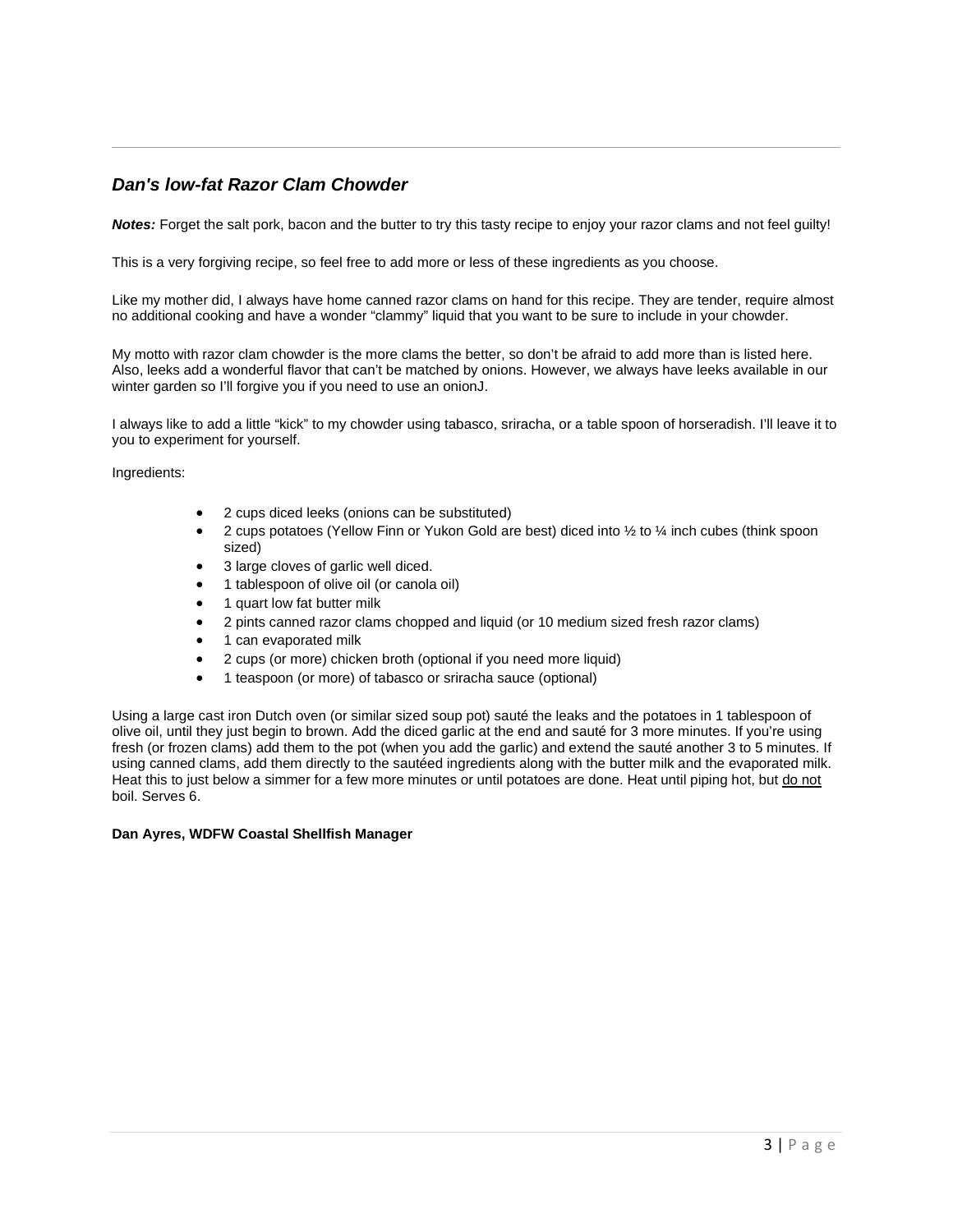# *Mark's Pan Fried Panko Clams*

15 cleaned razor clams 3 eggs 1 cup of flour 1 cup of panko (Japanese bread crumbs) Dash (or two or three or four depending on your taste) of sea salt and pepper

**First rinse clams, drain and pat dry with a paper towel. Then dip clam pieces into the flour (I add the salt and pepper into the flour), then into the beaten eggs, and roll in the panko. Using on medium high heat, fry the clams in quarter-inch of oil in a pan. Brown the clams for about one minute and then flip them over to brown the other side for just as long. Take out and lay out on paper towels to absorb the grease and serve.**

*Pan fried razor clams with a gob of tartar sauce! This is the best way because the sweet and tender razor clams must be cooked fast, and if overcooked, they become tough.*

**Mark Yuasa,** *The Seattle Times***[, http://seattletimes.nwsource.com/html/reeltimenorthwest/](http://seattletimes.nwsource.com/html/reeltimenorthwest/)**

# *Rich's Broiled/Baked Razor Clams*

#### **You will need: Razor clams, cleaned. (The fresher the better)**

Eggs, beaten (however many you need for your egg wash). Ritz Crackers, regular kind (not the low-fat or low-sodium varieties), crushed. Enough to coat the clams. Butter, melted. (Margarine works)

**Preparation:** Turn your oven broiler on to high. It needs to be HOT.

- 1. Dip the cleaned clams in the egg wash.
- 2. Coat well with crushed Ritz crackers.
- 3. Lay the clams out, single layer, on a greased baking sheet. (Lining the sheet with foil first makes easier clean up)
- 4. Drizzle the clams with melted butter, more or less to taste. (Without it you'll get dry clams)

#### **Cooking:**

1. Put the pan on the top oven rack under the HOT broiler.

2. Broil 3 minutes. Turn over. Broil 3 more minutes, and they're done. Avoid over-cooking or the clams get rubbery.

#### **The key is a HOT broiler or oven. You can do this in a HOT (500-degree) oven, without having to turn the clams over, but I'm not sure of the time. I prefer the broiler, thank you.**

**Done right, the clams are fork tender. And with no grease or oil spatter and mess from a frying pan, you'll probably never want to fry a clam again!**

**Rich Daneker, KXRO Radio, Aberdeen, Wash.**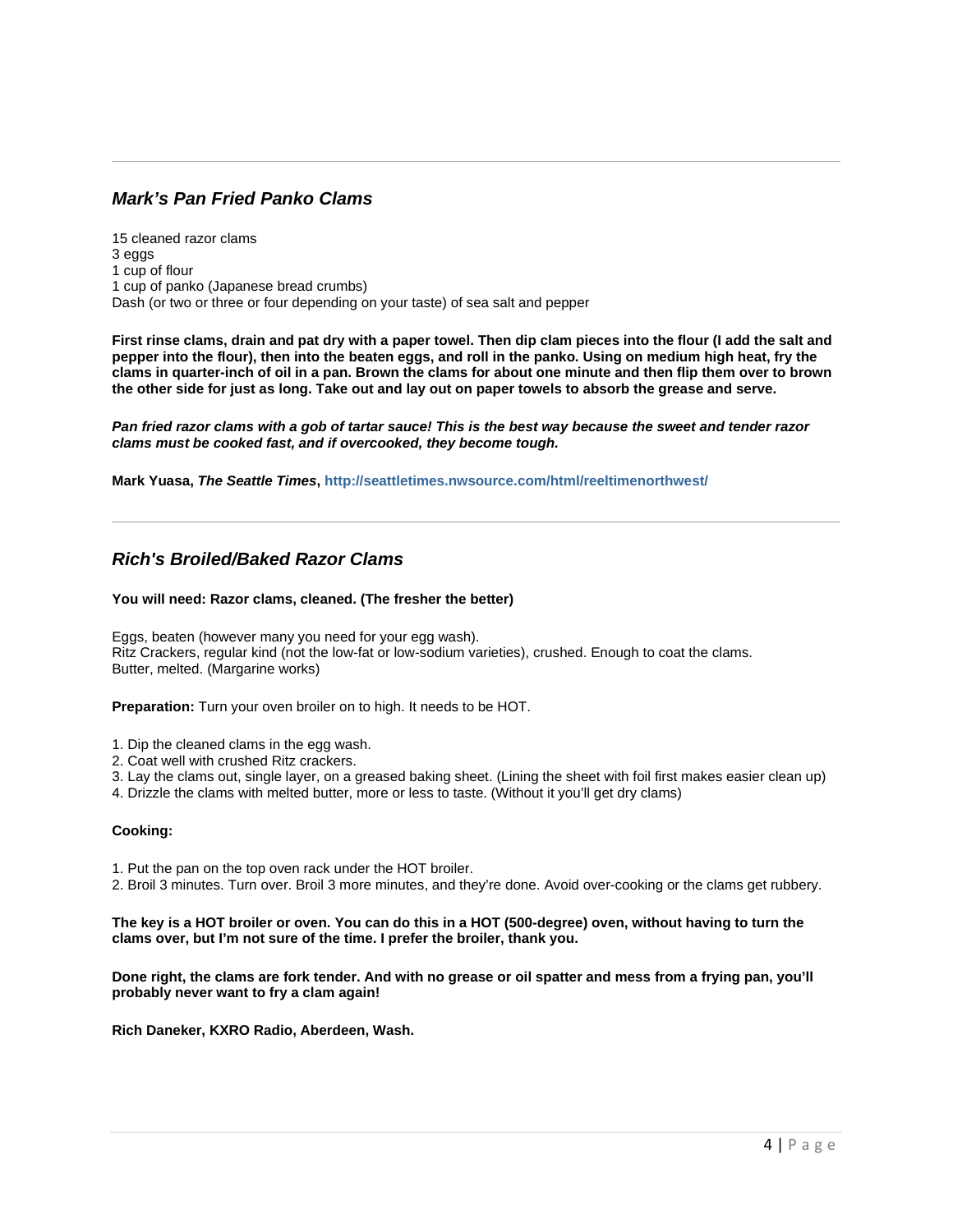# *Fried Clams*

1 limit of clams (15) 3 eggs 1 cup of flour 1 cup of cracker crumbs Salt and pepper to taste

**Rinse clams, drain, dip in flour, egg, and roll in cracker crumbs. Using high heat, fry in 1/4 inch oil in pan. Brown quickly for one minute or until brown per side. Take out and lay out on paper towels to absorb any grease, then serve.**

### *Clam Chowder*

2 Tbl. diced bacon or salt pork 1/2 C. chopped onion 1 C. diced raw potatoes 2 C. water 1 pint clams ground or chopped and liquid 1 can evaporated milk 3 Tbl. butter 1 tsp. salt 1/4 tsp. white pepper

**Saute pork or bacon until crisp. Remove scraps from pan and reserve for use later as a garnish. Add chopped onion to hot fat, saute until tender but do not brown. Combine cooked onion and diced potatoes in a deep saucepan. Add water, bring to a simmer for about 15 minutes or until potatoes are done. Stir in clams and all other ingredients. Heat until piping hot, but do not boil. Serves 6.**

# *Razor Clam Fritters*

- 1 C. chopped razor clams (reserve the liquid)
- 1 bottle flat beer
- 1 1/2 C. pancake mix
- 6 green onions cut very thin, use greens
- 1/2 green pepper cut very thin
- 1 stalk celery cut very thin

**Mix onions, celery, green pepper and pancake mix together. Add clams and juice to other ingredients, then add beer till you have a very thick mixture that can be dropped from spoon into hot oil at 375 . You may not need all the beer because of the clam juice. Drop by spoonful in oil - cook 2 min. per side - test, if not cooked- drop by smaller spoonfuls.**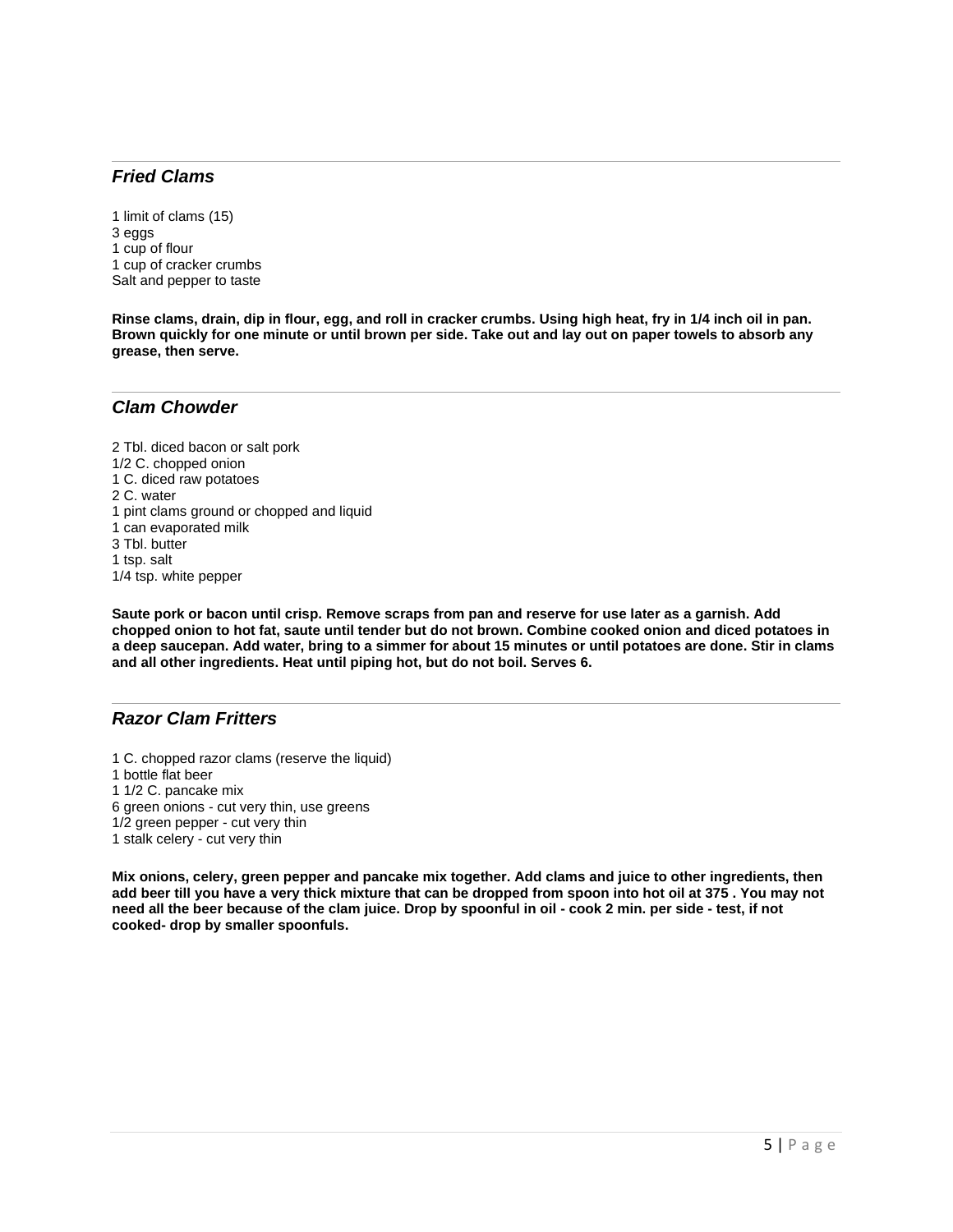# *Spaghetti & Clam Sauce*

1-1 1/2 C. clams -grind about 6 big razor clams (reserve the liquid) 1 C. dry white wine, very dry sherry or vermouth. 1 C. chopped onions 1-2 cloves garlic 1/4 C. butter and 1/4 C. olive oil 1-2 tsp. oregano 1-2 tsp. basil 3 Tbl. Romano or Parmesan cheese (grated) Salt and pepper to taste 2 Tbl. parsley if you use dried - 1 cup if you use fresh-chopped 1 Pkg. spaghetti noodles cooked

**Saute onion and garlic (crushed) in butter and oil combined until almost tender. Add spices. Combine wine and clam juice and add it at this point - simmer to reduce some liquid then pour in the clams, parsley and cheese. Simmer for a few minutes to warm up clams. Add salt and pepper. Pour the whole pan of sauce on your cooked spaghetti. Sprinkle on more cheese as desired.**

# *"Smoked" Razor Clams*

1 limit of razor clams (cut into small pieces) 1/2 C. oil 1 tbsp. Liquid smoke 2 tbsp. Worcestershire sauce 2 tbsp. lemon juice 1 tbsp. seasoning salt 1 tbsp. chili powder 1 tbsp. celery salt 1 tbsp. garlic powder

**Combine and stir oil and seasonings, then add clams. Bake on cookie sheet or in shallow pan at 350 degrees for 1 hour. Stir and drain frequently, saving juice. Store clams and juice in air-tight container. Will keep in refrigerator 2-3 weeks.**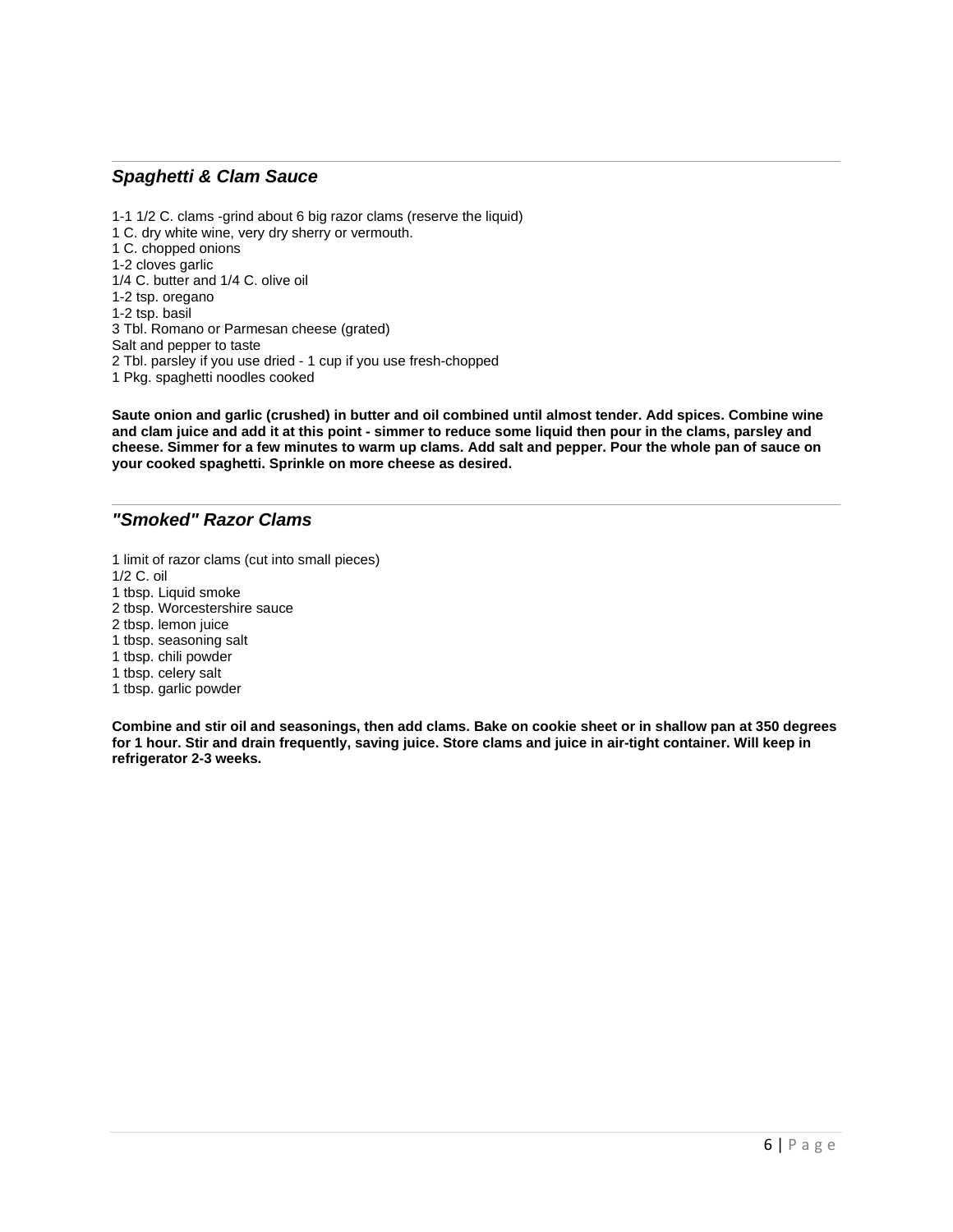# *Fried Razor Clams and Fritters*

Cheese flavored goldfish crackers Egg Chopped clams Clam liquid Chopped chives, sauted shallots or onions

**Run cheese flavored goldfish crackers through a food processor and use them for the breading for frying the clams. The herbed, cheesy flavor is delicious.** 

**You can also use them for clam fritters. Take the leftover egg and breading, add the milky clam liquid (minus sand) from the bowl the clams were in before breading, add some chopped clam, and if you wish, some chopped chives, or sauteed chopped shallots or onions and fry the fritters in the pan used to do the clams. This is almost better than the clams by themselves, and it stretches the limit to feed your limitless friends, and your friends will be limitless, once word gets around**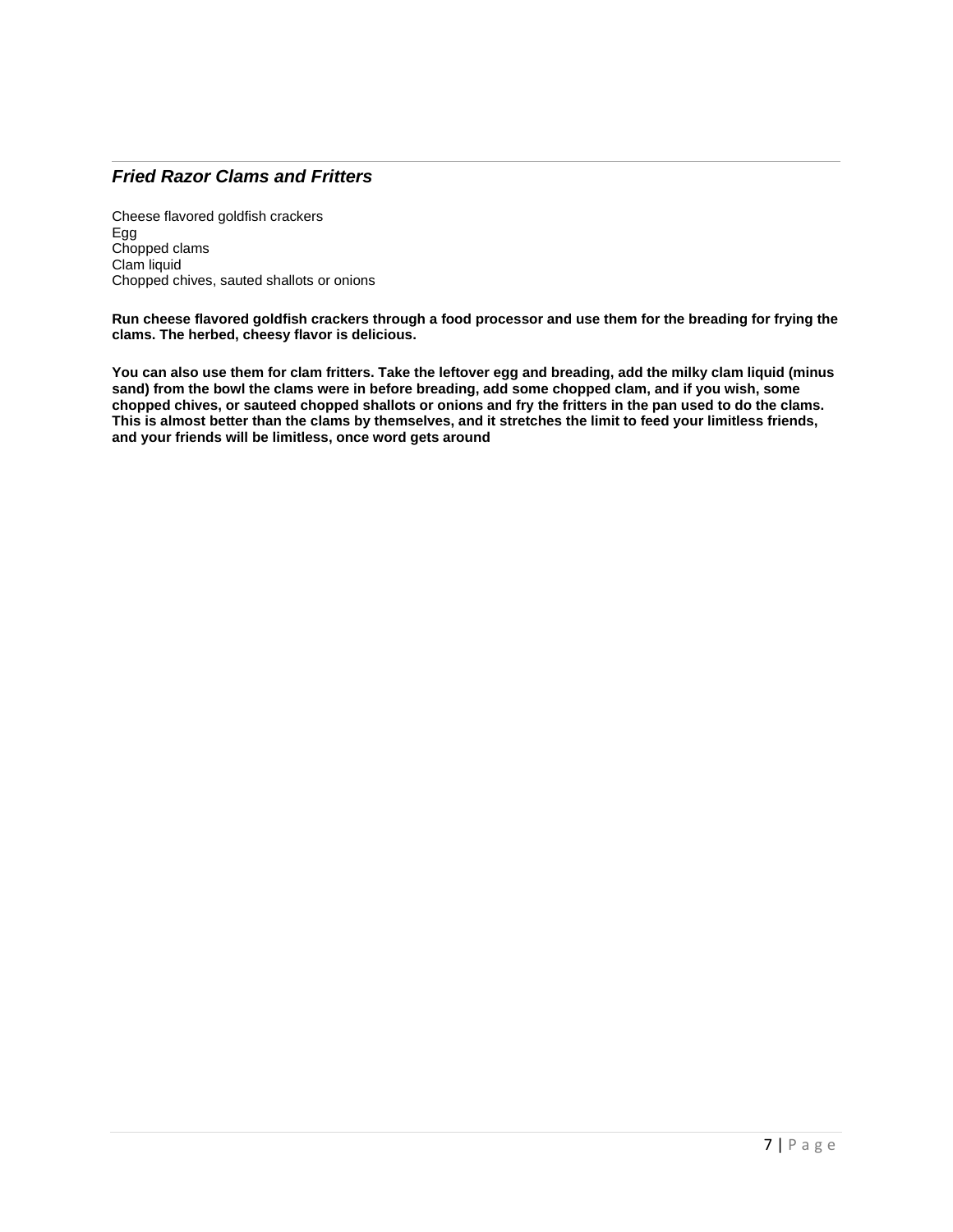# *Best Darn Razor Clam Dip Ever*

#### **Basic ingredients**

2- 8 oz. pkgs. of cream cheese reduced fat variety works fine) 8-10 oz chopped razor clams (gently cooked) a little - to lots- of clam nectar from the cooked clams (depending on how clammy you like it) 1 Tbs. Worchestershire Sauce (use the brown variety ONLY) 1 Tbs. lemon juice 1 Tbs. garlic powder Salt to taste A little sugar to taste if you like 3-4 shots of tabasco

#### **Add ins:**

1- tsp lemon zest (if you like) for flavor and garnish 1-2 finely chopped green onion(s) for flavor and garnish chili powder or paprika for some "kick & color"

#### **Finely (or not so finely) chop razor clams in processor (or by hand) Cook on Power 8 (sauté) ~ 1.5- 2 min. in microwave in container with vented lid.**

**CAUTION: Do not overcook clams!! (Unless you like chopped rubber bands.) You can always cook a little more if need be.** 

**Cool clams quickly after cooking (I put dish in freezer for 5-10 min ) Add clams and nectar (all or some) Mix all above ingredients Adjust salt, sugar, garlic, lemon, Tabasco, zest to taste Garnish and enjoy !!! Note: For thinner consistency, add or substitute sour cream, cottage cheese or plain yogurt for some of the cream cheese.**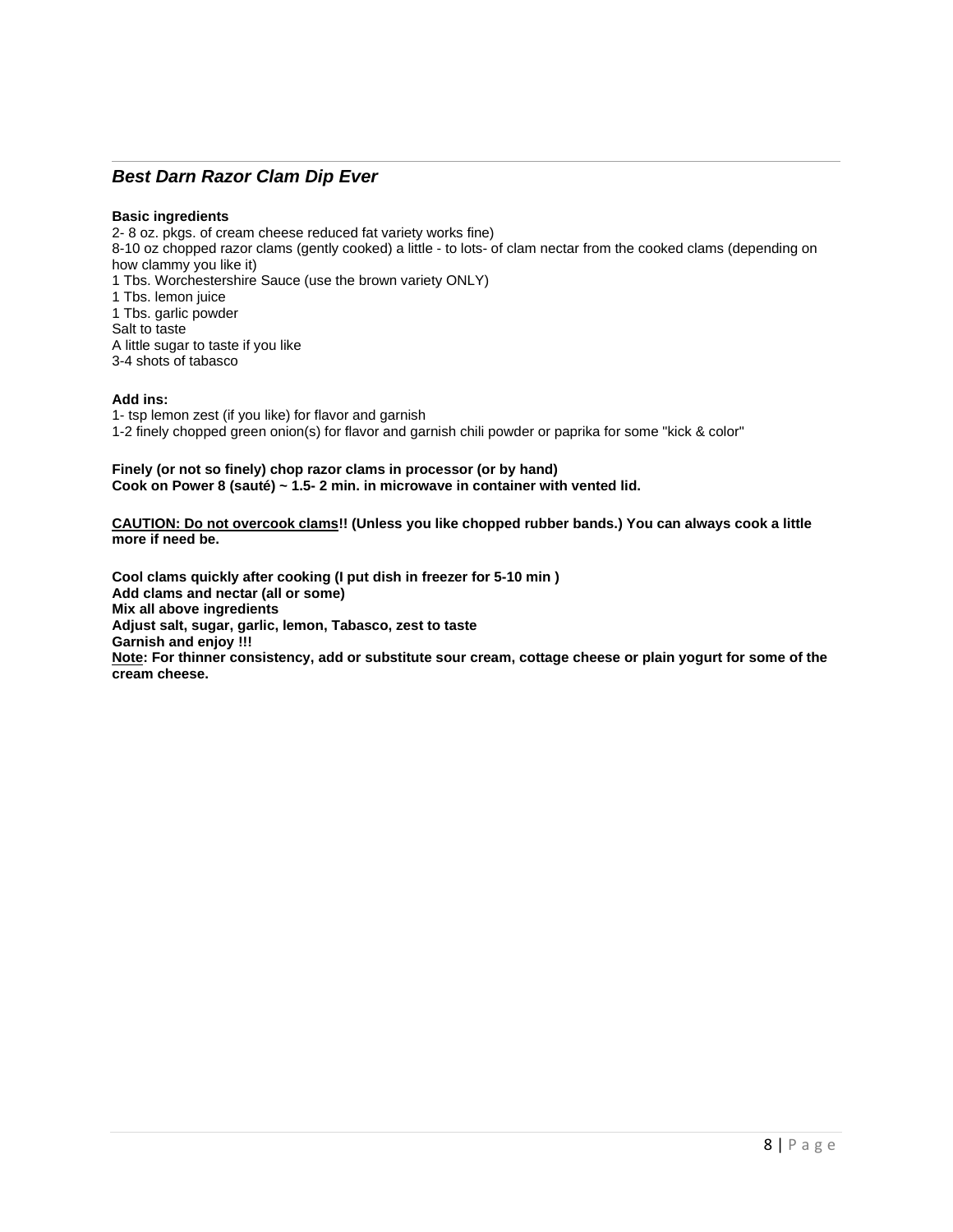# *Pacific Razor Clams with Lemongrass*

4 large Northwest razor clams

Pacific Rim Herb Paste 1 tablespoon finely minced fresh ginger 1 tablespoon finely minced fresh garlic 1 small stalk fresh lemongrass, end cut off, trimmed and finely minced 1/2 teaspoon chili paste (sambal olek) 2 teaspoons canola oil 1/4 teaspoon kosher salt 2 teaspoons canola oil

3 green onions, trimmed and cut into 1-inch pieces 1/2 small red bell pepper, cut into thin strips 1/2 teaspoon Asian fish sauce 1/4 cup light coconut milk (or use regular)

**Garnish:** 5–6 large cilantro sprigs, coarsely chopped; 1 lime, quartered, or 2 tiny Key limes, halved

#### **Preparation:**

Clean the clams and separate the body from the neck part of the clam. Cut the neck part into bias strips.

**Make the herb paste:** Combine the ginger, garlic, lemongrass, chili paste, oil and salt together in a small bowl. If you have a food processor, then give it a quick pulse to combine. Toss with the clams.

**Heat 2 teaspoons oil in a large non-stick pan over medium-high/high heat. Cook the body part of the clam for 1 minute, turning as needed. Then add the remaining clam strips, green onions and bell pepper and sauté for about 1 minute more, moving ingredients around the pan as they cook. Add fish sauce and coconut milk and cook about 1/2 – 1 minute until heated through. Sprinkle with cilantro, and serve with limes for squeezing. Serve immediately.** 

**© 2009 Kathy Casey Food Studios— <http://www.kathycasey.com/>**